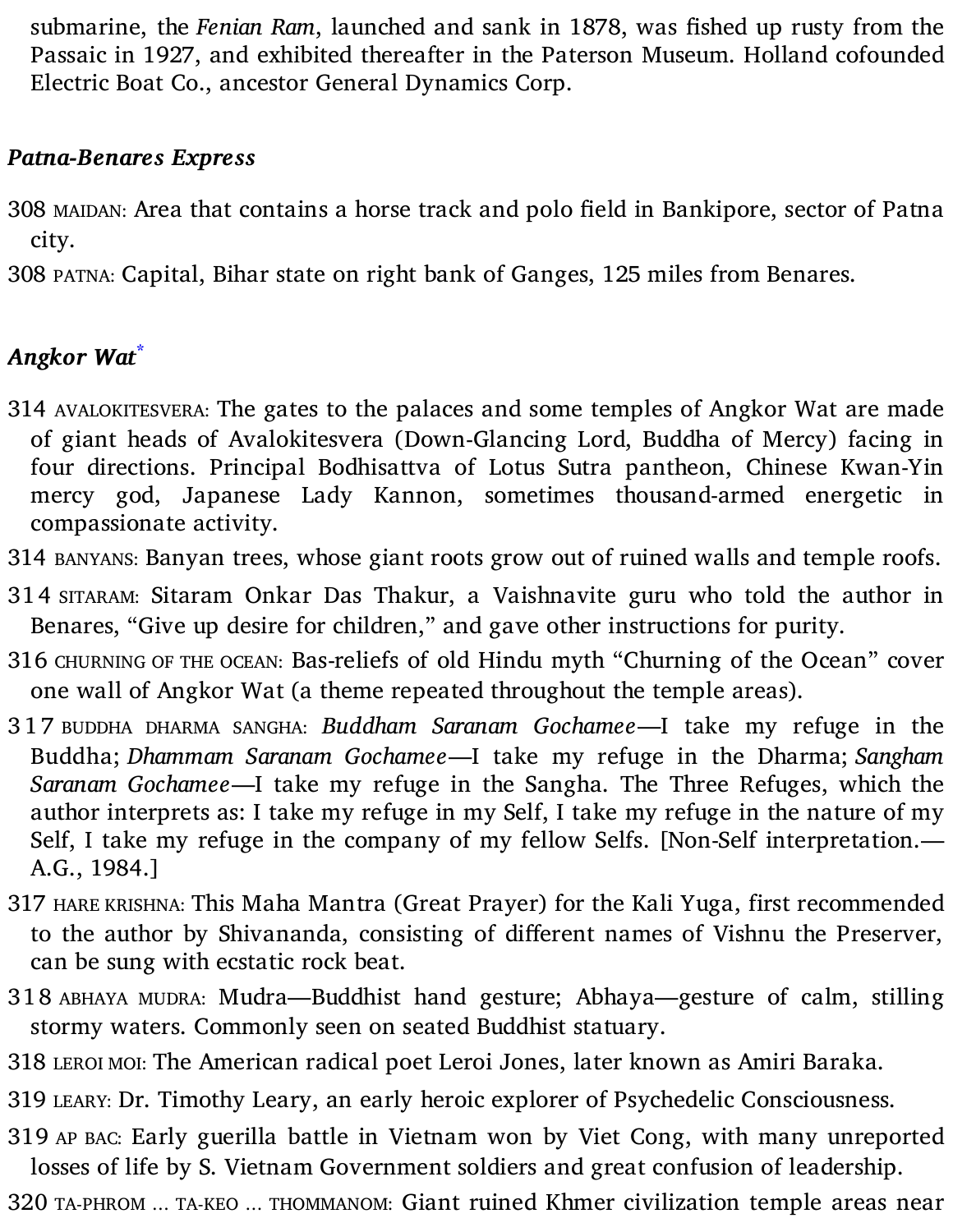Angkor Wat.

- 3 2 0 GARUDA: God of the Hindu pantheon, bird-headed, aide of King Ram in the Ramayana. [Spontaneously self-born enlightenment, Vajrayana Buddhist view—A.G., 1984.]
- 320 CHAMS: A northern tribe that conquered and burned the wooden Khmer cities that surrounded the temples.
- 3 2 0 TA-PHROM: Huge temple in giant stone-walled enclosure, unreconstructed by archaeologists, its paths cleaned of small overgrowth to show the Baynan jungle encroachment on the tumbling stone architecture.
- 322–323 "BLIND … RAIN!": The entire text of this composition was written in one night half sleeping and waking, as transcription of passages of consciousness in the author's mind made somnolent by an injection of morphine-atrophine in a hotel room in the town of Siemreap, adjacent to the ruins of Angkor Wat. The passage incorporated in quotation marks was notes taken earlier that day high on ganja (pot) on the roof of the temple of Angkor Thom.
- 324 LOLEI: A small ruined temple with an active monastery in the same compound, a few miles on the highway out of Siemreap.
- 325 HUé: S. Vietnamese city on north coast above Saigon, where student protests against suppression of Buddhist radio ceremonies ended in blister-gas riots, reported by telephone to UP office in Saigon, June 1963.
- 325 RAINY NIGHT AT THE BORDER: "Rainy Night at the Border," a popular song like "Lili Marlene," and classic complaint of Oriental soldiers, was banned in the nightclubs of Saigon by Mme. Nhu (wife of Catholic Premier Diem) as being "too pessimistic and demoralizing."
- 326 XALOI TEMPLE: Center of Buddhist Association hunger strike, early resistance to Diem government.
- 326 AFRAID TO PUBLISH: A letter from Jon Edgar Webb of *Outsider* magazine, apologizing for not publishing a dream of Negroes by the author, for fear of violent white gang reprisals against his office in New Orleans.
- 327 SUKOTHAI: Very graceful early Thai style of Buddha statues, one hand delicately flowing behind, one hand raised in reassurance, one foot set forward as he steps out into the world of action.
- 327 LINGAM: Stone phallus universally worshipped in India as basic form of Shiva the Creator.
- 328 BUDDHA FOOTPRINT: Three fish with one head—a sign of Buddhahood incised in giant stone carving of Buddha footprint found under Bo Tree at Bodh Gaya, mythological Indian site of the Buddha's realization.
- 329 RADIOACTIVE DOLPHINS: From a letter from J. Kerouac describing the twentieth-century